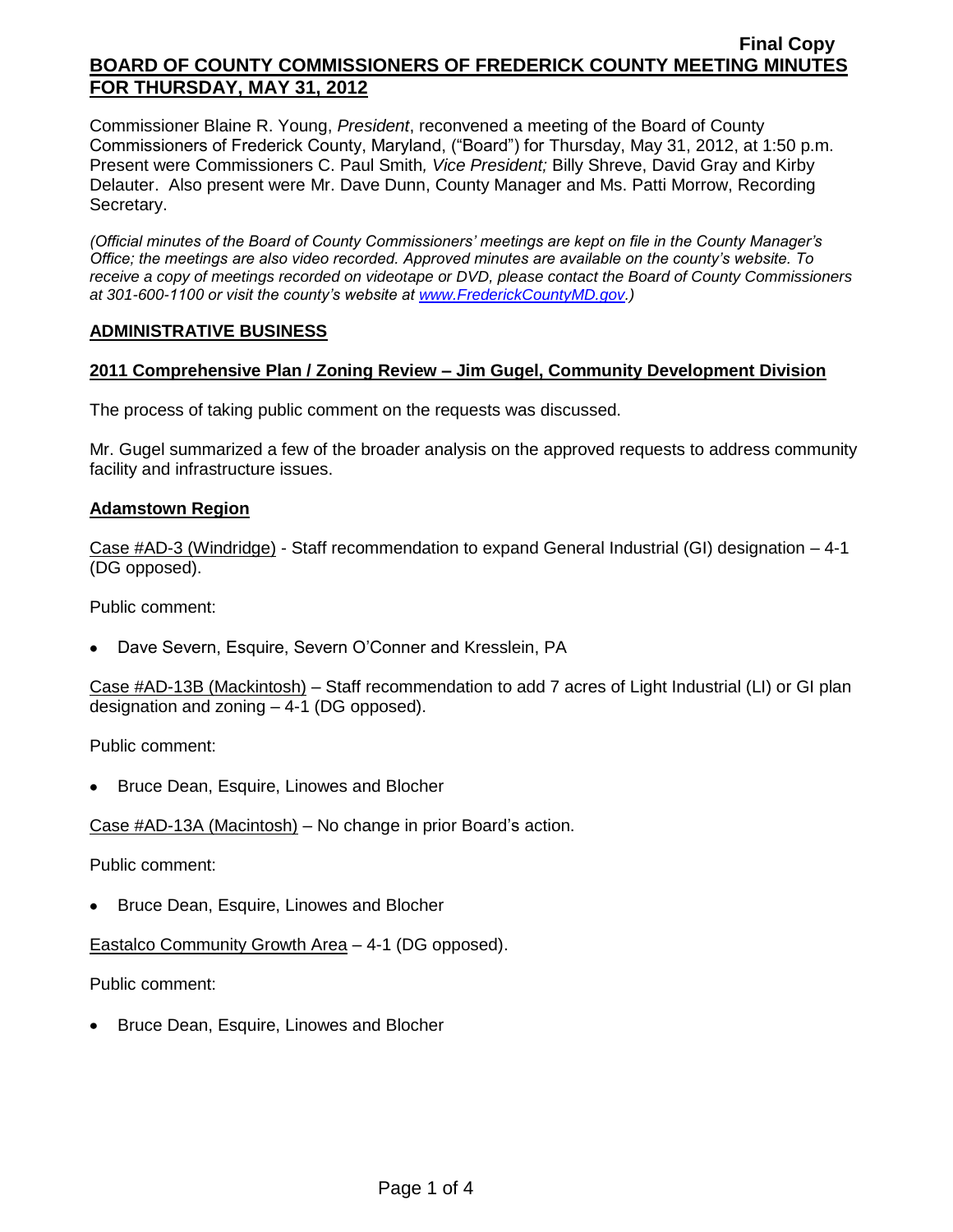## **Brunswick Region**

Case #BR-2 (Ingram) – Rezone to R-3 and include in the growth area – 4-1 (DG opposed).

Case #BR-6 (Jefferson Valley) – Staff recommendation to expand R-3 zoning and Low Density Residential (LDR) plan - 4-1 (DG opposed).

Case #BR-8 (Johnson) – Staff recommendation to include the entire parcel in the growth area - 4-1 (DG opposed).

## **Frederick Region**

Case #FR-3 (Barbieto) – Staff recommendation to zone the entire parcel R-1 - PS, BS & KD staff recommendation; BY – restoration only; DG – opposed.

Case #FR-20 (Lidie) – No change in prior Board's action.

Priority Preservation Area (PPA) Issue - Staff recommendation to remove the PPA on the west side of the Monocacy River - 4-1 (DG opposed).

Community Growth Area Revision – Staff recommendation to include Richfield farm property within The City of Frederick's growth area and with Mixed Use (MX) plan designation - 4-1 (DG opposed).

#### **Middletown Region**

Case #MD-2 (Gaver) – Staff noted the request had been withdrawn.

Case #MD-4 (Walz) – No change in prior action from February.

Case #MD-6 (Shafer) – Support the staff recommendation to zone the entire parcel Agricultural (A) - 4- 1 (DG opposed).

Case #MD-17 (AC Jets) – Restoration 4-1 (DG opposed).

Public comment:

• Bruce Dean, Esquire, Linowes and Blocher

Case #MD-18 (C&D) (Yinger) – Staff noted the withdraw of request for MD-18 (D); support staff recommendation for MD-18 (C) to expand the VC zoning, 4-1 (DG opposed).

#### **New Market Region**

Case #NM-1 (Tate) – No change in prior action from February.

Case #NM-6 (RJD) – Change plan designation to Office Research (ORI) 4-1 (DG opposed).

Case #NM-23 (Cawood) – Change zoning to Village Center (VC) - 4-1 (BY opposed).

Case #NM-26 (Payne) – Support staff recommendation to change the plan designation and zoning to GI - 4-1 (DG opposed).

Case #NM-30 (Payne) – No change in prior Board's action to keep as RC - 5-0.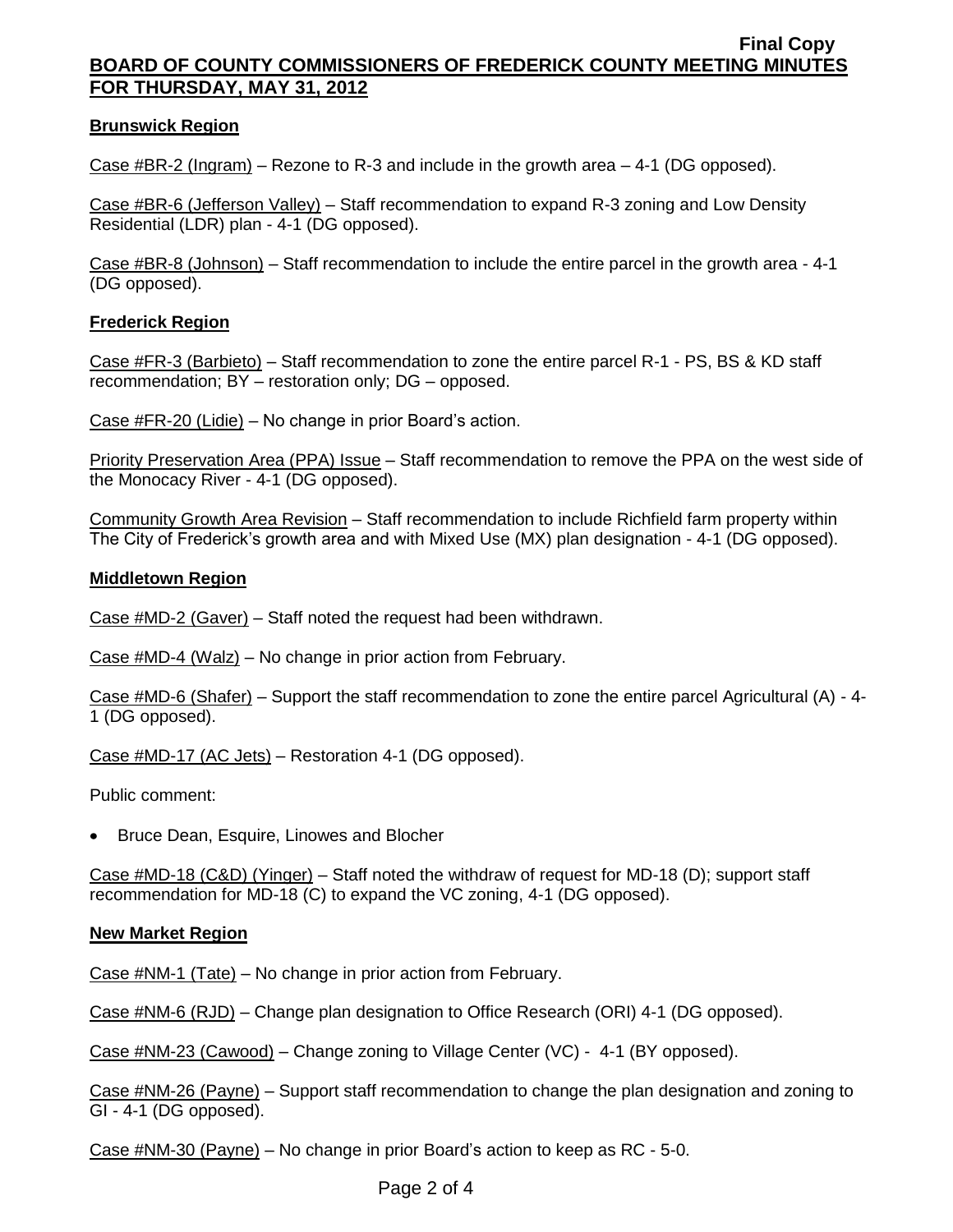Case #NM-32 (Rayburn)

Public comment:

Noel Manola, Esquire, Miles and Stockbridge

Linganore Community Growth Area

Public comment:

- Krista McGowan, Esquire, representing Oakdale Investments LLC
- Bruce Dean, Esquire, Linowes and Blocher, commented on the Casey property
- Rand Weinberg, Esquire, Miles and Stockbridge, representing Smith/Cline and Delaplaine properties

#### **Thurmont Region**

Case #TH-1 (Himerman) – Staff recommendation to change plan designation and zoning to LI - 5-0.

Case #TH-4 (Imrie) – BY – restore; KD & BS – staff recommendation; DG opposed.

#### **Urbana Region**

Case #UR-30 – No change in prior Board's action for GC - 4-1 (DG opposed). cray opposed.

Public comment:

Rand Weinberg, Esquire, Miles and Stockbridge

Case #UR-32 (Dolan) – No change in prior Board's action for MX.

Case #UR-35 (Urbana Fire Company) - No change in prior Board's action for MX.

Case #UR-40 (Ramsburg) – Motion to rezone to R-1 - 2-2-1 (DG & BY opposed; BS abstained).

Public comment:

Rand Weinberg, Esquire, Miles and Stockbridge

Monrovia Town Center – Support Option #1 - 4-1 (DG opposed).

Public comment:

Rand Weinberg, Esquire, Miles and Stockbridge

## **Walkersville Region**

Case #WA-08 (Frall) – Support change in zoning from VC to MX; 3-1-1 (DG opposed; PS abstained).